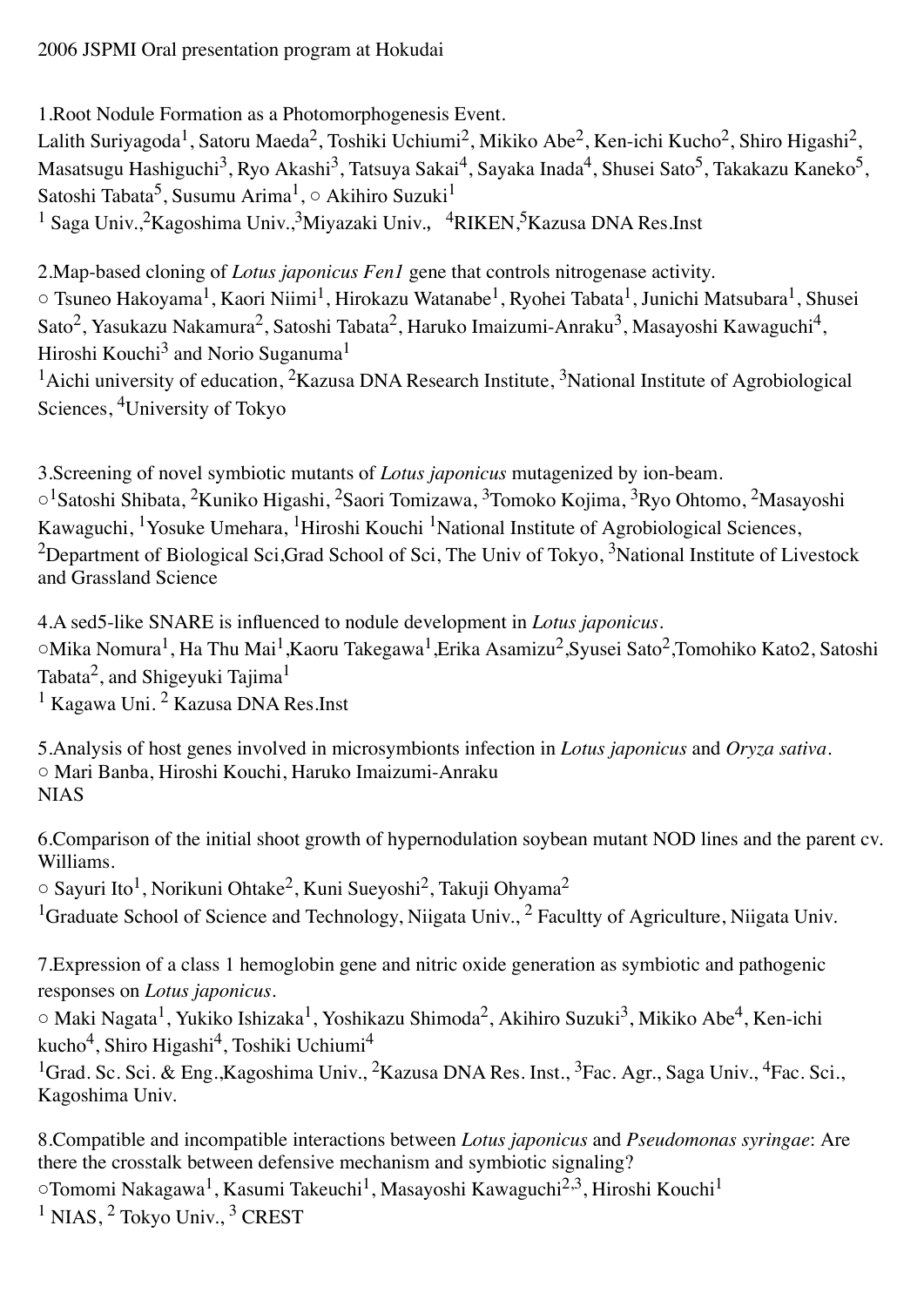9.Involvement of type II secretion system in virulence of *Ralstonia solanacearum*. Shin-taro Tsujimoto<sup>1</sup>, Kazuhiro Nakaho<sup>2</sup>, Akinori Kiba<sup>1</sup>, kouhei Ohnishi<sup>1</sup>, ∑Yasufumi Hikichi<sup>1</sup> <sup>1</sup>Kochi Univ., <sup>2</sup>NARC

10.CDPK signal specify : The right place at the plasm membrane of *potato*. ○Tomohiko Nagaoka1,Kazutoshi Yokokawa1,Tomo Okuta1,Hiromasa Yagi2,Hideo Akutu2,Naoyaka Furuichi2.

<sup>1</sup>Niigata Univ.gra.<sup>2</sup>Osaka Univ.Pro.Res.Inst.,<sup>3</sup>Niigata Univ.Trans.Res.

11.Molecular cloning of *Avr-Pia*, the avirulence gene in *Magnaporthe grisea* toward the rice blast resistance gene *Pi-a*.

 $\circ$  Teruo Sone<sup>1</sup>, Shinsuke Miki<sup>1</sup>, Kotaro Matsui<sup>1</sup>, Taketo Ashizawa<sup>2</sup>, Hideki Kito<sup>3</sup>, Kazuyuki Hirayae<sup>2</sup>, Toshihiko Nakajima<sup>4</sup> and Fusao Tomita<sup>5</sup>

<sup>1</sup> Hokkaido Univ., <sup>2</sup> NARC, <sup>3</sup>NIAS, <sup>4</sup>NARCT, <sup>5</sup>Univ. of Air

12.The symbiotic roles of type III secretion system in *Mesorhizobium loti*.

 $\circ$  Saori Okabe<sup>1</sup>, Shin Okazaki<sup>2</sup>, Michael Göttfert <sup>2</sup>, Kazuhiko Saeki<sup>1</sup>

<sup>1</sup> Nara Women's Univ.,<sup>2</sup> Dresden University of Technology

13.Alleviation of salt stress to *Lotus japonicus* by *Mesorhizobium loti* ACC deaminase.  $\circ$  Noriyuki NUKUI<sup>1</sup>, Shin-ichi AYABE<sup>1</sup>, Toshio AOKI<sup>1</sup> <sup>1</sup>Department of Biological Sciences, Nihon University.

14.Establishment of effiicient mutation induction and detection systems for *Rhizobium* species.  $\circ$  Hiroyuki Ichida<sup>1,2</sup>, Tomoki Matsuyama<sup>3</sup>, Hiromichi Ryuto<sup>2</sup>, Nobuhisa Fukunishi<sup>2</sup>, Tomoko Abe<sup>2</sup>,

Takato Koba<sup>1</sup>

<sup>1</sup>Graduate School of Science and Technology, Chiba University, <sup>2</sup>Nishina Center for Accelerator-Based Science, RIKEN, 3Discovery Research Institute, RIKEN

15.A novel symbiotic gene is required for the synthesis of anionic cyclic bete-glucans in *Mesorhizobium loti*.

○Yasuyuki kawaharada, Shima Eda, Hisayuki Mitsui, Kiwamu Mimamisawa Graduate School of Life Sciences, Tohoku University

16.Activation of *Sinorhizobium fredii* USDA191 NodD1 in the presence of specific flavonoids. ○ Maya Ikeuchi1,Masaki Kinehara1,Emi Kurimoto1,Yohei Takada1,Won-Seok Kim2,Hari B Krishnan<sup>2</sup>,Hitoshi Ashida<sup>1</sup>,Ken-ichi Yoshida<sup>1</sup> <sup>1</sup>Grad. Sch. Sci. and Tech., Kobe Univ.,<sup>2</sup>Plant Genet.Res.Unit,Univ.of Missouri.

17.Structural requirements of strigolactones for hyphal branching in arbuscular mycorrhizal fungi.  $\circ$  Kohki Akiyama<sup>1,2</sup>, Shin Ogasawara<sup>1</sup>, Hideo Hayashi<sup>1</sup> <sup>1</sup>Osaka Prefecture Univ., <sup>2</sup>CREST

18.Cellular ultrastructure and polyphosphate localization in arbuscular mycorrhizal fungus.  $\circ$  Katsuharu Saito<sup>1</sup>, Yukari Kuga<sup>1</sup>, Yasuaki Naito<sup>2</sup>, Ryo Ohtomo<sup>3</sup>, Hiroo Hamaguchi<sup>2</sup>, Masanori Saito<sup>4</sup> 1Shinshu Univ., 2Univ. Tokyo, 3NILGS, 4NIAES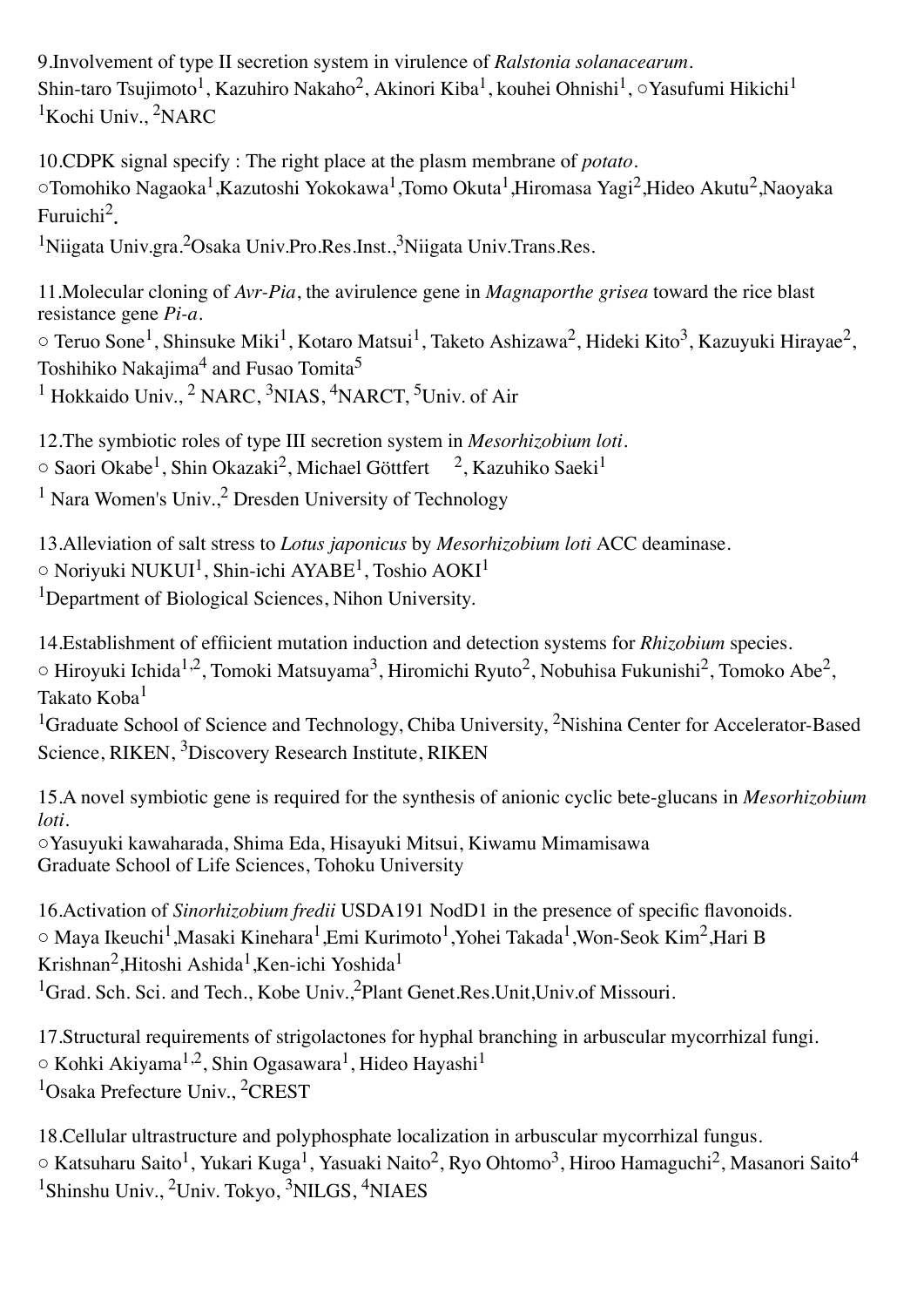19.Dispersed and aggregated forms of polyphosphate are observed in freeze-substituted intraradical hyphae and germ tubes of *Gigaspora margarita*. Yukari Kuga, ○Keiichirou Nayuki, Katsuharu Saito, R. Larry Peterson, <sup>1</sup>Shinshu Univ., <sup>2</sup>U of Guelph, <sup>3</sup>NIAES

20.Comprehensive analysis of microbial communities in phyllosphere with PCR-DGGE. ○Wataru Suda<sup>1</sup>, Michiei Oto<sup>2</sup>, Hirofumi Shinoyama<sup>1</sup> <sup>1</sup>Grad. S. of Sci. and Tech., Chiba Univ., <sup>2</sup>Dept. of Biotech., Tokyo Technical College

21.Application of the CAMP to broadleaf trees and herbs.  $\circ$ Kenji Sakakibara<sup>1</sup>, Wataru Suda<sup>1</sup>, Seigo Amachi<sup>1</sup>, Takaaki Fujii<sup>1</sup>, Hirofumi Shinoyama<sup>1</sup> <sup>1</sup>Grad. S. of Sci. and Tech., Chiba Univ.

22.Plant growth promotion mechanism of *Burkhorderia* sp. Flap1 analysed by using gnotobiotic water culture system.

 $\circ$  Yusuke Unno<sup>1,2</sup>, Takuro Shinano<sup>3</sup>, Nozomu Sakurai<sup>4</sup>, Daisuke Shibata<sup>4</sup>, Mitsuru Osaki<sup>1</sup> <sup>1</sup>Hokkaido Univ., <sup>2</sup>JSPS, <sup>3</sup>CRIS, <sup>4</sup>Kazusa DNA Res. Inst.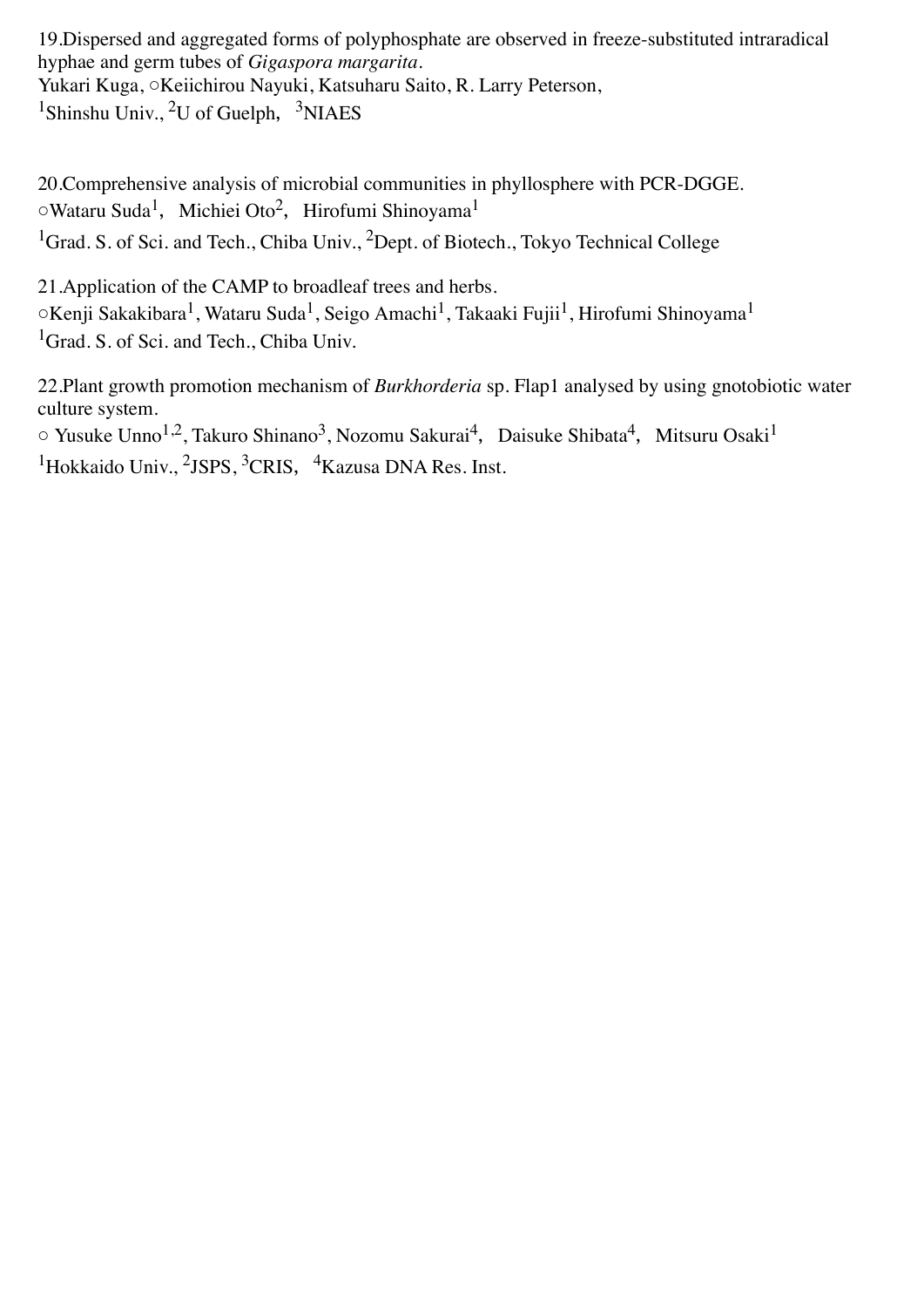1. Sequencing of the genomes of rice endophytic bacteria.

 $\circ$ Takakazu Kaneko<sup>1</sup>, Yasukazu Nakamura<sup>1</sup>, Akiko Watanabe<sup>1</sup>, Kiwamu Minamisawa<sup>2</sup>, Satoshi Tabata <sup>1</sup> <sup>1</sup> Kazusa DNA Res.Inst.,<sup>2</sup>Tohoku Univ.

2. Isolation of nodulin genes from legume tree *Paraserianthes falcataria.*  ○ Norihito Kanamori1, Shiro Wakabayashi2, Toshiki Uchiumi2, Shiro Higashi2, Junichi Sugiyama1, Mikiko Abe <sup>2</sup>  $1$  NFRI,  $2$  Kagoshima Univ.

3. Disease resistance in Arabidopsis induced by bacterial endophytes.

Michiko Yasuda <sup>1,2</sup>, Tsuyoshi Isawa <sup>1</sup>, Shinji Kouno <sup>1</sup>, Toshiaki Kudo <sup>2</sup>, Satoshi Shinozaki<sup>1</sup>, ○Hideo Nakashita <sup>2</sup>

<sup>1</sup>Mayekawa MFG. Co., Ltd., <sup>2</sup>RIKEN, DRI, Environmental Molecular Biology Laboratory

4. Transport mechanism of flavonoid secretion from soybean roots.

○Akifumi Sugiyama1, Nobukazu Shitan1, Kazufumi Yazaki 1 <sup>1</sup> RISH, Kyoto University

5. Differential structure of rhizosphere microbial community among plant species. ○Atsushi Okubo1,Akio Tonouchi1,Shuichi Sugiyama 1

1Hirosaki Univ.

6. Microbial and functional diversity of the rhizosphere of white lupin grown under phosphorus deficient conditions.

○Jun Wasaki1, Junya Sakaguchi2, Takuya Yamamura2, Takuro Shinano1, Ellen Kandeler3, Mitsuru Osaki  $\mathcal{D}$ 

<sup>1</sup>CRIS. Hokkaido Univ., <sup>2</sup>Gard. School of Agr. Hokkaido Univ., <sup>3</sup>Univ. Hohenheim

7. Characteristics of culturable nitrogen-fixing bacterial communities from rhizosphere soil of several plants.

 $\sim$ Hiroshi Akasaka<sup>1</sup>, Jun Wasaki<sup>1</sup>, Yoshimi Tanaka<sup>1</sup>, Jun Watanabe<sup>1</sup>, Mitsuru Osaki<sup>2</sup>, Susumu Ito <sup>1</sup> <sup>1</sup>CRIS. Hokkaido Univ., <sup>2</sup>Gard. School of Agr. Hokkaido Univ.

8. Symbiotic feature in ABA-related mutants of leguminous plant.

Youichiro Imazato<sup>1</sup>, Shohei Sawada<sup>1</sup>, Satoru Maeda<sup>2</sup>, Toshiki Uchiumi<sup>2</sup>, Mikiko Abe<sup>2</sup>, Ken-ichi Kucho<sup>2</sup>, Shiro Higashi<sup>2</sup>, Masatsugu Hashiguchi<sup>3</sup>, Ryo Akashi<sup>3</sup>, Toyoaki Anai<sup>1</sup>, Susumu Arima<sup>1</sup>, ○ Akihiro Suzuki 1

<sup>1</sup>Saga Univ., <sup>2</sup>Kagoshima Univ., <sup>3</sup>Miyazaki Univ.

9. A novel pathosystem of Lotus japonicus.

○ Kasumi Takeuchi, Keisuke Tomioka, Hiroshi Kouchi, Tomomi Nakagawa, Hisatoshi Kaku Natl. Inst. Agrobiol. Sci.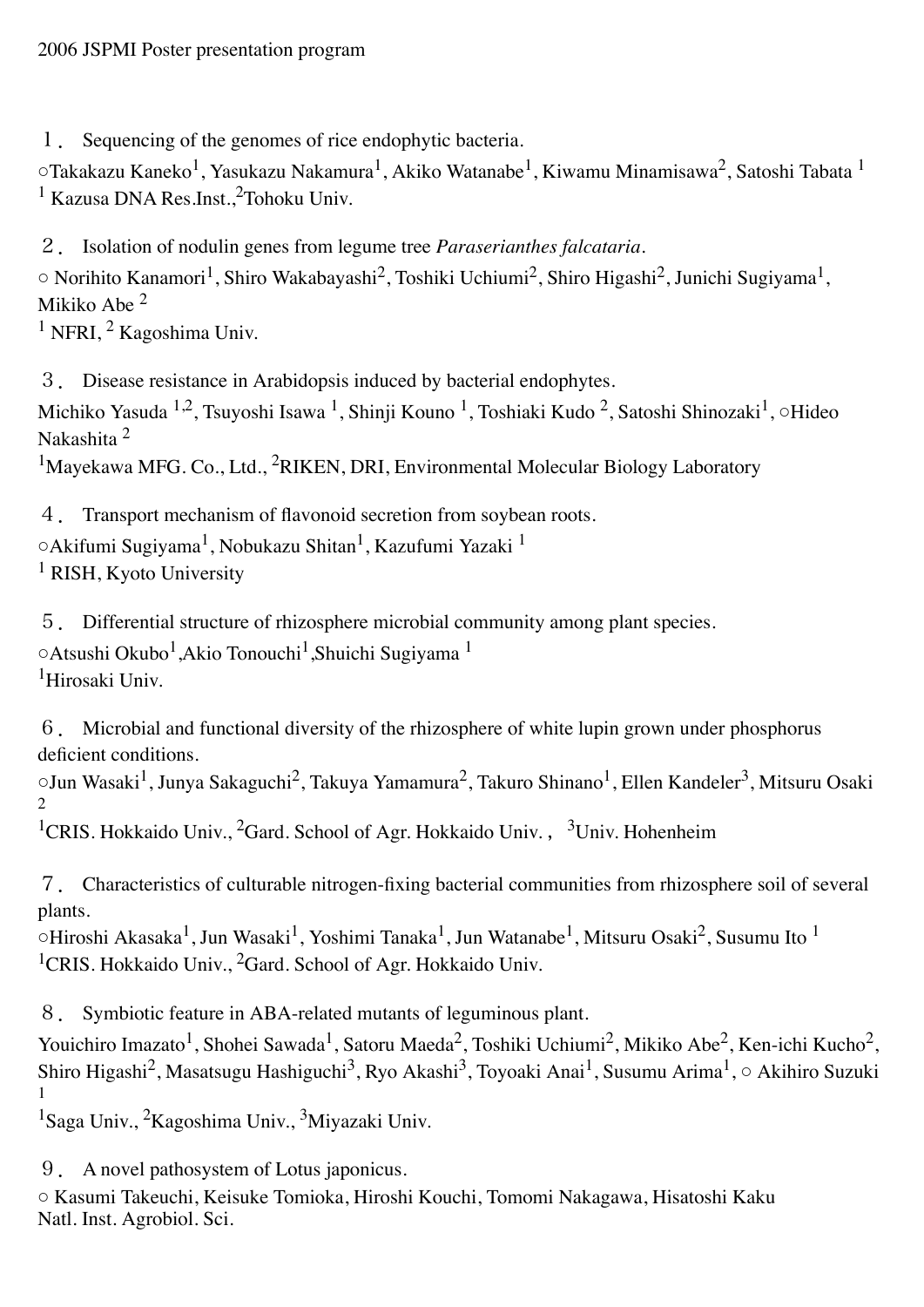10. Phenotypic analysis of ethylene insensitive mutants in *Lotus japonicus*.

○ Yoshinobu Jin , Tomomi Nakagawa , Norio Suganuma , Masayoshi Kawaguchi

<sup>1</sup>Department of Biological Sciences, Graduate School of Science, <sup>2</sup>National Institute of Agrobiological Sciences , 3Department of Life Science,Aichi University of Education , 4CREST/JST

11. Inhibitory mechanism of ethylene on T-DNA transfer in plant mediated by *Agrobacterium tumefaciens*.

 $\circ$ Satoko Nonaka<sup>1</sup>, Kenichi Yuhashi<sup>1</sup>, Tkanaori Shoji<sup>1</sup>, Masayuki Sugawara<sup>2</sup>, Kiwamu Minamisawa<sup>2</sup>, Hiroshi Ezura <sup>1</sup>

<sup>1</sup>Grad. Sch. of Life and Environ. Sci., Univ. of Tsukuba, Tsukuba, <sup>2</sup> Grad. Sch. of Life Sci., Tohoku Univ., Sendai

12. Mitochondrial proteome differrentiation between*Lotus japonicus* and soybean. ○Hatthaya Arunothayanan,Ayaka Noda,Le thi Phoung Hoa ,Mika Nomura,Shigeyuki Tajima Department of Life Science,Faculty of Agriculture,Kagawa University

13. CDPK recognizes elicitor and suppressor signals of *Phytophthorainfestans.*

○Naotaka Furuichi1,Masataka Kinjo3,Tomohiko Nagaoka2,Tomo-o Okuta2,Masahiro Yagi4 ,Hideo Akutsu 4

<sup>1</sup>CTR Inst.,<sup>2</sup>Grad.School, Niigata Univ, <sup>3</sup>Hokkaido Univ.,<sup>4</sup>Protein Insti.

14. Functinal analysis of a *CLV3*-like gene in *Lotus japonicus*. ○Satoru Okamoto1, Tomomi Nakagawa1, Syusei Sato2, Naoto Sato1, Izumi Fukuhara1,3, Satoshi Tabata2, Masayoshi Kawaguchi 1,3

<sup>1</sup>Tokyo Univ., <sup>2</sup>Kazusa DNA Res.Inst., <sup>3</sup> JST/CREST

15. Expression and functional characterization of two catalase genes in *Mesorhizobium loti* MAFF303099.

○Masaki Hanyu1,2, Hanae Fujimoto1, Kouhei Tejima 1, Kazuhiko Saeki 1

 $<sup>1</sup>$  Nara Women's Univ.,<sup>2</sup> Osaka Univ.</sup>

16. Nodule vascular bundle defferentiation during nodule development, morphogenetic observation and molecular analysis.

○Yuko Honbu<sup>1</sup>, Shigemasa Sakata<sup>1</sup>, Norihito Kanamori<sup>2</sup>, Akihiro Suzuki<sup>3</sup>, Toshiki Uchiumi<sup>4</sup>, Shiro Higashi<sup>4</sup>, Mikiko Abe<sup>4</sup>

<sup>1</sup>Dept.Chemi. & BioSci.,Grad.Schl.Sci. & Eng.,Kagoshima Univ.,<sup>2</sup>Food Eng.Div.,Natl.Food Inst.,<sup>3</sup> Dept.Chemi.&BioSci.,Fac.Sci.,Saga Univ.,4 Dept.Chemi.& BioSci.,Fac.Sci.,Kagoshima Univ

17. Systematic analysis of His-Asp phosphorelay signal transduction in *Mesorhizobium loti*. ○Daisuke Hagiwara1, Yoko Sakuragi1, Yoshikazu Shimoda2, Shusei Sato2, Satoshi Tabata2, Takeshi Mizuno $1$ 

1Nagoya Univ. 2Kazusa DNA Res.Inst.

18. Analysis of nitric oxide synthesis related gene in *Lotus japonicus*. ○Ei-ichi Murakami1, Yoshikazu Shimoda2, Kucho Ken-ichi3, Takuma Sano3, Mikiko Abe3, Akihiro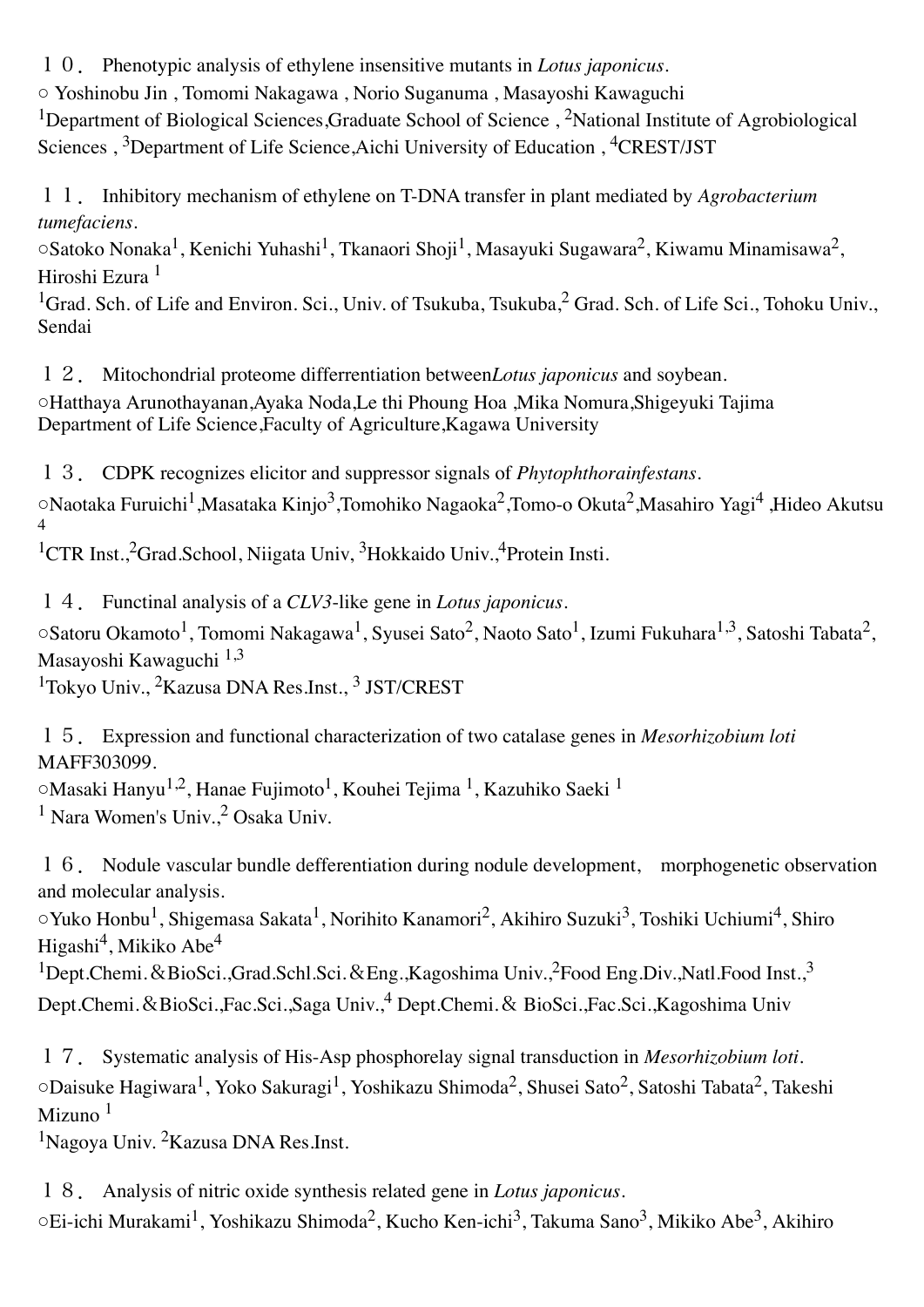Suzuki<sup>4</sup>, Shiro Higashi<sup>3</sup>, Toshiki Uchiumi<sup>3</sup>

<sup>1</sup>Grad. Sc. Sci Eng., Kagoshima Univ., <sup>2</sup>Kazusa DNA Res. Inst., <sup>3</sup>Fac. Sci., Kagoshima Univ., <sup>4</sup>Fac. Agr., Saga Univ.

19. Symbiotic plasmid of *Rhizobium* plays at hide-and-seek in *Agrobacterium*.

○Hiroki Nakatsukasa 1,Toshiki Uchiumi 2, Kenichi Kucyou 2, Akihiro Suzuki3, Takuhiro Fukumori1, Shiro Higashi<sup>2</sup>, and Mikiko Abe<sup>2</sup>

<sup>1</sup>Graduate School of Science and Engineering and <sup>2</sup>Faculty of Science, Kagoshima University, <sup>3</sup>Faculty of Agriculture, Saga University

20. The hypernodulating mutant of *Lotus japonicus* that shows almost same morphological and growth characteristics as wild type.

○Kaori Ishikawa1, Yongyi Li1, Wang Yan Xu1, Keiske Yokota1, Toshihiro Aono1, Norio Suganuma2, Masayosi Kawaguchi<sup>3</sup>, Hiroshi Oyaizu<sup>1</sup>

<sup>1</sup>Univ.of Tokyo Bio.Res.Cent. <sup>2</sup>Aichi University of Education  $3$ Univ.of Tokyo

21. Characterization of *Frankia* strains based on RFLP analysis of the *nif*D-K IGS region. ○Yuki Nagashima, Yuka Takahashi and Hideo Sasakawa Grad. Sch. of Natur. Sci. & Tech., Okayama Univ.

22. The nodule number of a novel *Lotus japonicus* hypernodulation mutant is determined by the root genotype.

○Erika Oka-Kira1, Satoshi Shibata2, Shimpei Magori1, Naoto Sato1, Yosuke Umehara2, Hiroshi Kouchi2, Masayoshi Kawaguchi 1,3

<sup>1</sup> Grad School of Sci, The Univ of Tokyo,  ${}^{2}NIAS$ ,  ${}^{3}CREST/JST$ 

23. Isolation of *Frankia* from the root nodules of *Alnus* sp. growing in acid soil and acid tolerance of the isolates.

○Hiroyuki Masuda, Yuki Nagashima, Atuo Mizuno and Hideo Sasakawa Grad. Sch. of Natur. Sci. & Tech., Okayama Univ.

24. Phenotypic characterization of a hypernodulation mutant, *klavier*, in *Lotus japonicus*. ○Hikota Miyazawa1,Erika Oka-Kira1,Naoto Sato1,Guo-Jiang Wu2,Shusei Sato3,Satoshi Tabata3,Masaki Hayashi<sup>4</sup>, Kyuya Harada<sup>4</sup>, Masayoshi Kawaguchi <sup>1</sup>

<sup>1</sup>Dept. Biol. Sci., Grad. Sch. Sci., Univ. Tokyo,<sup>2</sup>South China Botanic Garden,<sup>3</sup>Kazusa DNA Res. Inst.,<sup>4</sup>Fac. Hort., Chiba Univ.,<sup>5</sup>CREST/JST

25. Expression analysis of *nifA* and *nifH* in *mcp* deleted mutants of *Sinorhizobium meliloti* . ○Nobuyuki Kato1, Kaori Katsumata1, Yukiko Mori1, Nami Tanahashi1, Tomomi Sugiura1, Yuuta Yufu1, Maiko Kanbayashi1, Akira Tabuchi1, Birgit Scharf2, Ruediger Schmitt 2 <sup>1</sup>Shinshu Univ.,  ${}^{2}$ Regensburg Univ.

26. Characterization and map based cloning of the symbiotic mutant *Ljsym67*. ○Keisuke Yokota<sup>1</sup>, Eigo Fukai<sup>1</sup>, Shusei Sato<sup>2</sup>, Satoshi Tabata<sup>2</sup>, Niels Sandal<sup>1</sup>, Jens Stougaard <sup>1</sup> <sup>1</sup>Aarhus Univ., <sup>2</sup>Kazusa DNA Res.Inst.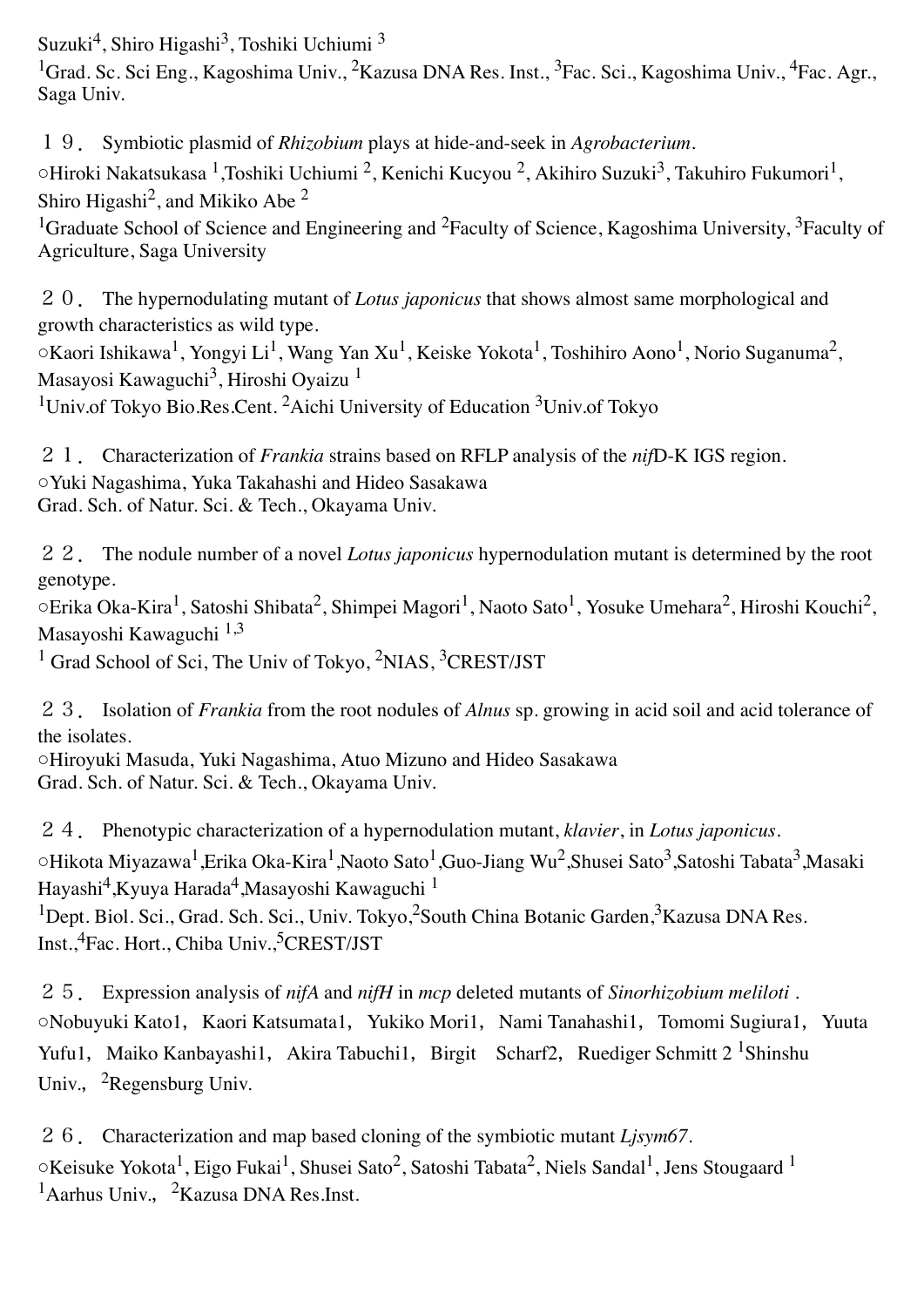27. Complete genome sequence of the nitrogen-fixing bacterium *Azorhizobium caulinodans*.  $\circ$ Kyung-bum Lee<sup>1</sup>, Toshihiro Aono<sup>1</sup>, Chi-Te Liu<sup>1</sup>, Shino Suzuki<sup>1</sup>, Tadahiro Suzuki<sup>1</sup>, Takakazu Kaneko<sup>2</sup>, Manabu Yamada<sup>2</sup>, Satoshi Tabata<sup>2</sup>, and Hiroshi Oyaizu<sup>1</sup> <sup>1</sup>Biotech.Res.Cent.,Univ.Tokyo,<sup>2</sup> Kazusa DNA Res.Inst.

28. Phenotype of transgenic *Lotus japonicus* that overexpresses class1 hemoglobin gene.  $\circ$ Ushiwo Higashibaba<sup>1</sup>, Yoshikazu Shimoda<sup>2</sup>, Fuyuko Sasakura<sup>3</sup>, Ken-ichi Kucho<sup>4</sup>, Mikiko Abe<sup>4</sup>, Shiro Higashi<sup>4</sup>, Toshiki Uchiumi<sup>4</sup>

<sup>1</sup>Grad. Sc. Sci. & Eng., Kagoshima Univ., <sup>2</sup>Kazusa DNA Res.Inst., <sup>3</sup>Fronteir Science Research Center, <sup>4</sup>Fac.Sci., Kagoshima Univ.

29. Construction of novel switching genetic marker for recombinant *in-vivo* expression technology (RIVET).

○Elina Mishima1,2,3, Eriko Ishida1, Kazuhiko Saeki 1

 $<sup>1</sup>$  Nara Women's Univ.,  $<sup>2</sup>$  Osaka Univ.,  $<sup>3</sup>$ JSPS</sup></sup></sup>

30. Systematic functional analysis of transcription factors whose expression is induced in the nodulation process of *Lotus japonicus*.

 $\circ$ Erika Asamizu<sup>1</sup>, Hiroshi Kouchi<sup>2</sup>, Jillian Perry<sup>3</sup>, Trevor Wang<sup>4</sup>, Martin Parniske<sup>5</sup>, Satoshi Tabata<sup>1</sup>, Shusei Sato<sup>1</sup>

<sup>1</sup> Kazusa DNA Res.Inst., <sup>2</sup>Natl. Inst. Agrobiol. Sci., <sup>3</sup>Sainsbury Lab., <sup>4</sup>John Innes Centre, <sup>5</sup>Univ. Munich

31. A method for markerless gene disruption in Rhizobia : application to *bacA* homologue and other genes in *Mesorhizobium loti* MAFF303099.

○Jumpei Maruya1,2, Saori Okabe1, Kazuhiko Saeki 1

<sup>1</sup> Department of Biological Science, Nara Women's Univ.<sup>2</sup> Department of Biological Sciences, Graduated school of Science, Osaka Univ.

32. Functional analysis of *LjNSP2* on nodule formation in *Lotus japonicus.*  $\circ$ Saori Tomisawa<sup>1</sup>, Yasuhiro Murakami<sup>1</sup>, Naoto Satou<sup>1</sup>, Masayoshi Kawaguchi <sup>1,2</sup> <sup>1</sup>Grad. Sc. Sci., Univ. Tokyo, <sup>2</sup>JST/CREST

33. Search for *Rj2-gsn* Gene of *Bradyrhizobium jaonicum* Is-1 by Tn*5* Mutation. ○Yousuke Ohtsuka<sup>1</sup>, Hirohito Tsurumaru<sup>1</sup>, Msao Sakai<sup>2</sup>, Takeo Yamakawa <sup>21</sup>Division of Bioresource and Bioenvironmental Sciences, Kyushu University, 2Faculty of Agriculture, Kyushu University

34. Subcellular localization of IGN1 protein and suppressor mutant lines from *ign1* mutant.  $\circ$ Hirotaka Kumagai<sup>1</sup>, Tsuneo Hakoyama<sup>1</sup>, Norio Suganuma<sup>2</sup>, Yosuke Umehara<sup>1</sup>, Hiroshi Kouchi <sup>1</sup> <sup>1</sup>National Institute of Agrobiological Sciences, <sup>2</sup>Aichi University of Education

35. Comparative expression profiling of *Bradyrhizobium japonicum* response to soybean seed extract and genistein.

 $\circ$ Min Wei<sup>1</sup>, Takuji Ohwada<sup>1</sup>, Tadasi Yokoyama<sup>2</sup>, Kiwamu Minamisawa<sup>3</sup>, Hisayuki Mitsui<sup>3</sup>, Manabu Itakura<sup>3</sup>, Takakazu Kaneko<sup>4</sup>, Satosi Tabata<sup>4</sup>, Kazuhiko Saeki<sup>5</sup>, Hirofumi Omori<sup>6</sup>, Shigeyuki Tajima<sup>7</sup>, Toshiki Uchiumi<sup>8</sup>, Mikiko Abe<sup>8</sup>.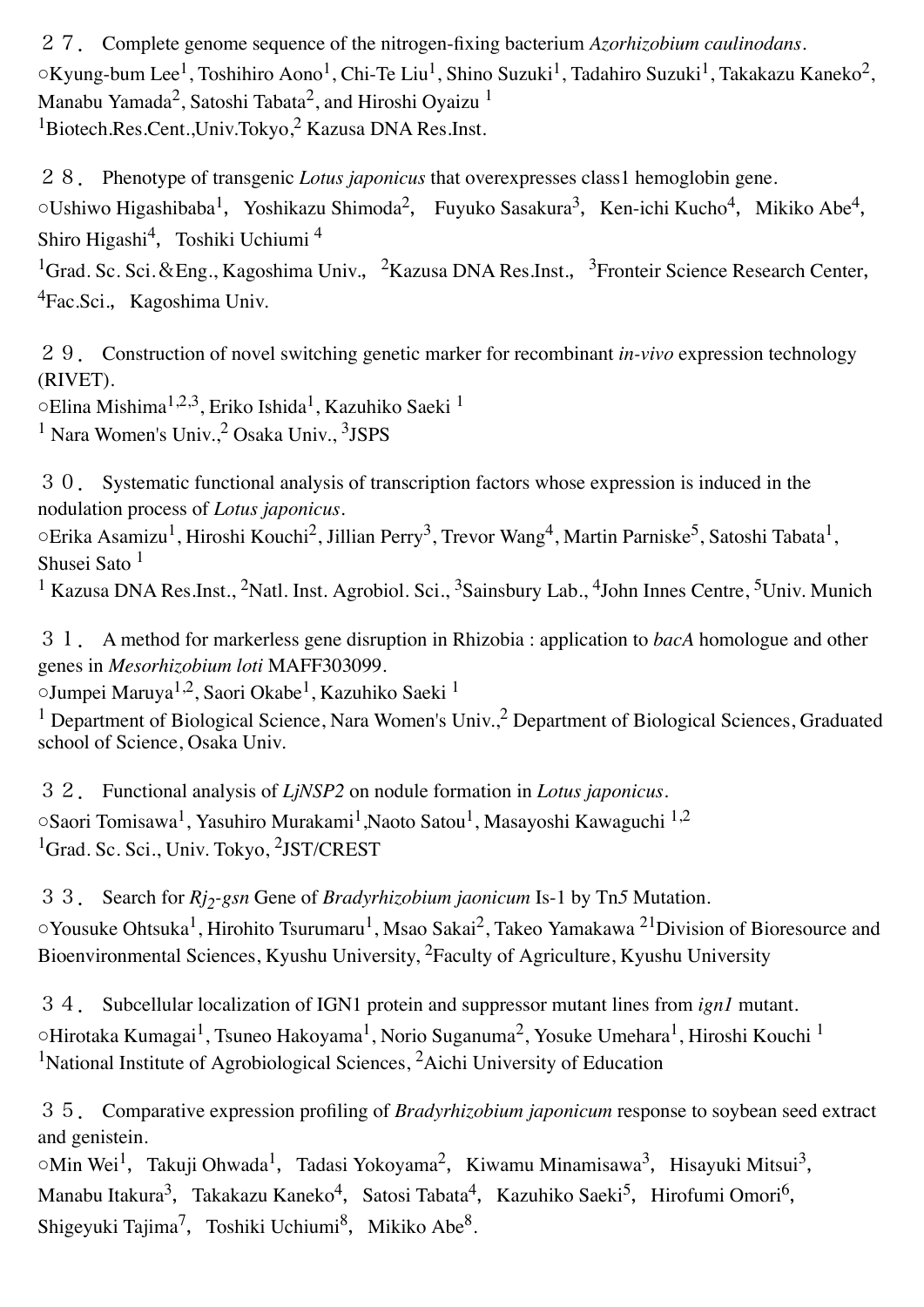<sup>1</sup>Department of Agriculture and Life science, Obihiro Univ.,<sup>2</sup>Tokyo University of Agriculture and Technology, <sup>3</sup>Graduate School of Life Science,Tohoku Univ., <sup>4</sup>Kazusa DNA Res.Inst., <sup>5</sup>Department of Biology Science, Nara Women`s Univ.,<sup>6</sup>Department of Biology,Graduate school of Science Osaka Univ., <sup>7</sup>Department of Life Science, Kagawa Univ., <sup>8</sup>Department of Chemistry and Bioscience,Kagoshima Univ.

36. Functions of plant hemoglobins on nitrogen-fixing symbiosis.  $\circ$ Fuyuko Sasakura<sup>1</sup>, Yoshikazu Shimoda<sup>2</sup>, Maki Nagata<sup>3</sup>, Ken-ichi Kucho<sup>4</sup>, Akihiro Suzuki<sup>5</sup>, Shiro Higashi<sup>4</sup>, Mikiko Abe<sup>4</sup>, Toshiki Uchiumi <sup>4</sup> <sup>1</sup>FSRC, Kagoshima Univ., <sup>2</sup>Kazusa DNA Res.Inst., <sup>3</sup>Grad. Sc. Sci. & Eng., Kagoshima Univ., <sup>4</sup>Dept. Chem.&BioSci.,Kagoshima Univ., 5Fac.Agr.,Saga Univ.

37. Global gene expression of *Bradyrhizobium japonicum* fed with vanillin, vanillate, 4 hydroxybenzoate and protocatechuate.

○Naofumi Ito1, Manabu Itakura, 11Shima Eda1, Kazuhiko Saeki2, Hirofumi Oomori3, Tadashi Yokoyama<sup>4</sup>, Takakazu Kaneko<sup>5</sup>, Satoshi Tabata<sup>5</sup>, Takuji Oowada<sup>6</sup>, Shigeyuki Tajima<sup>7</sup>, Toshiki Uchiumi<sup>8</sup>, Hisayuki Mitsui<sup>1</sup>, Eiji Masai<sup>9</sup>, Masataka Tsuda<sup>1</sup>, Kiwamu Minamisawa <sup>1</sup> <sup>1</sup>Graduate School of Life Sciences, Tohoku Univ., <sup>2</sup>Faculty of Science, Nara Women's Univ., <sup>3</sup>Department of Biology Graduate School of Science, Osaka Univ., 4Tokyo Univ. of Agriculture and Technology, <sup>5</sup>Kazusa DNA Research Insti., <sup>6</sup>Department of Agricultural and Life Sciences, Obihiro Univ. of Agriculture and Veterinary Medicine, <sup>7</sup>Department of Life Science, Kagawa Univ., <sup>8</sup>Department of Chemistry and BioScience, Faculty of Science, Kagoshima Univ., <sup>9</sup>Department of Bioengineering, Nagaoka Univ.

38. Establishment of the AM screening system with major modifications and Attempt to isolate AM specific mutants in *Lotus japonicus.*

○Chie Yoshida<sup>1</sup>, Katsuharu Saito<sup>2</sup>, Masayoshi Kawaguchi <sup>1,3</sup>

<sup>1</sup> Department of Biolo. Sci., Grad. School of Sci., Univ. of Tokyo, <sup>2</sup>Shinshu Univ., <sup>3</sup>JST • CREST

39. Correlation analysis between variable genomic regions and symbiotic nitrogen fixation in different strains of *Bradyrhizobium japonicum*.

Mnabu Itakura<sup>1</sup>, kazuhiko Saeki<sup>2</sup>, Hirofumi Oomori<sup>3</sup>, Tadashi Yokoyama<sup>4</sup>, Takakazu Kaneko<sup>5</sup>, Satoshi Tabata<sup>5</sup>, Takuji Oowada<sup>6</sup>, Shigeyuki Tabata<sup>7</sup>, Toshiki Uchiumi<sup>8</sup>, Kounosuke Fujita<sup>9</sup>, Kana Honnma<sup>9</sup>, Shima Eda<sup>1</sup>、Hisayuki Mitsui<sup>1</sup>, ○Kiwamu Minamisawa<sup>1</sup>

<sup>1</sup>Graduate School of Life Sciences, Tohoku Univ., <sup>2</sup>Faculty of Science, Nara Women's Univ., <sup>3</sup>Department of Biology Graduate School of Science, Osaka Univ., <sup>4</sup>Tokyo Univ. of Agriculture and Technology, <sup>5</sup>Kazusa DNA Research Insti., <sup>6</sup>Department of Agricultural and Life Sciences, Obihiro Univ. of Agriculture and Veterinary Medicine, <sup>7</sup>Department of Life Science, Kagawa Univ., <sup>8</sup>Department of Chemistry and BioScience, Faculty of Science, Kagoshima Univ., <sup>9</sup> Graduate School of Biosphere Science, Hiroshima Univ.

40. Production of strigolactones in the roots of non-host plants for arbuscular mycorrhizal fungi. Kohki Akiyama<sup>1,2</sup>, ○Takanori Kashihara<sup>1</sup>, Kaori Yoneyama<sup>3,4</sup>, Dai Kusumoto<sup>5</sup>, Hitoshi Sekimoto<sup>4</sup>, Kouichi Yoneyama<sup>5</sup>, Hideo Hayashi<sup>1</sup>